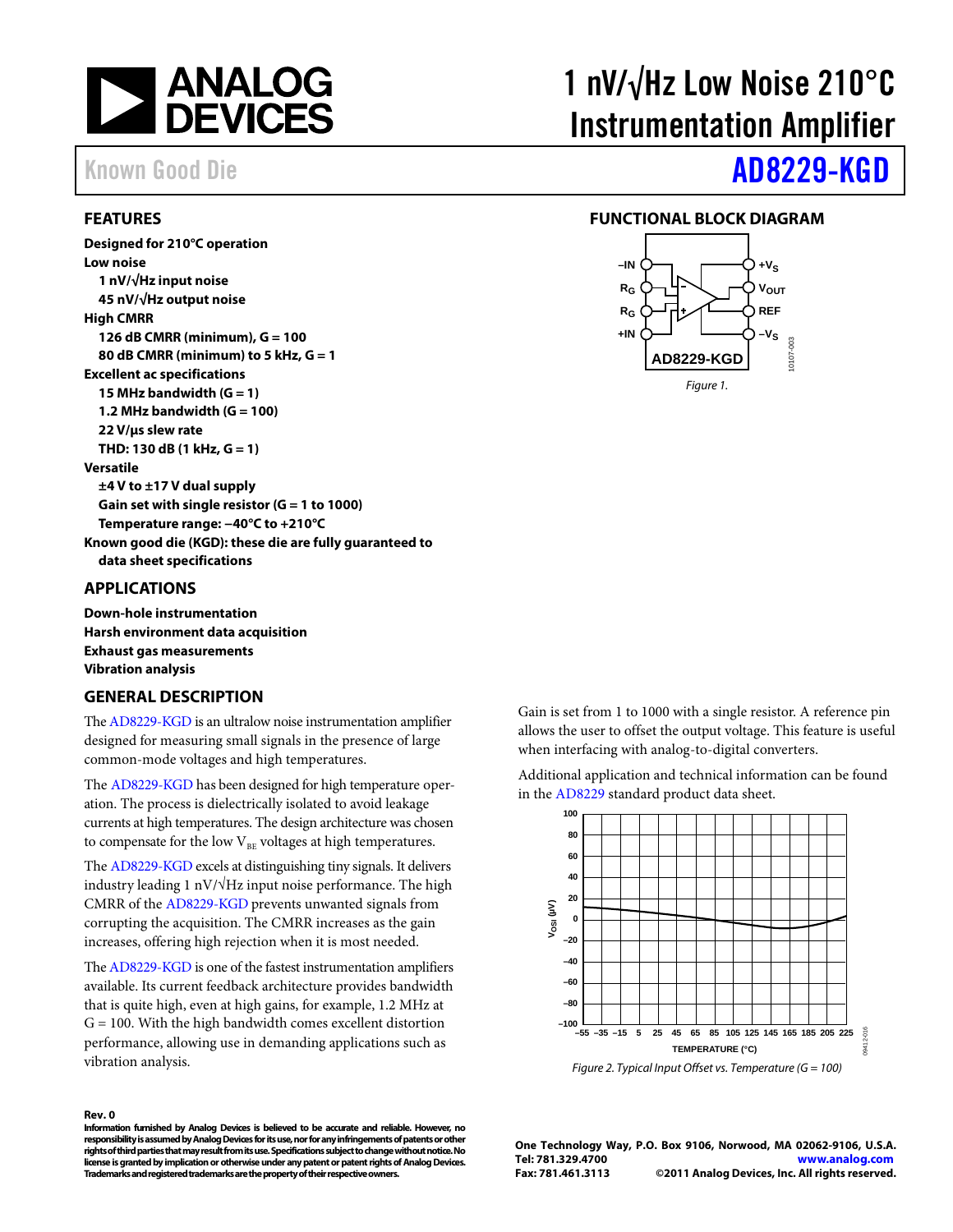# **TABLE OF CONTENTS**

| Die Specifications and Assembly Recommendations 8 |  |
|---------------------------------------------------|--|
|                                                   |  |

## <span id="page-1-0"></span>**REVISION HISTORY**

8/11-Revision 0: Initial Version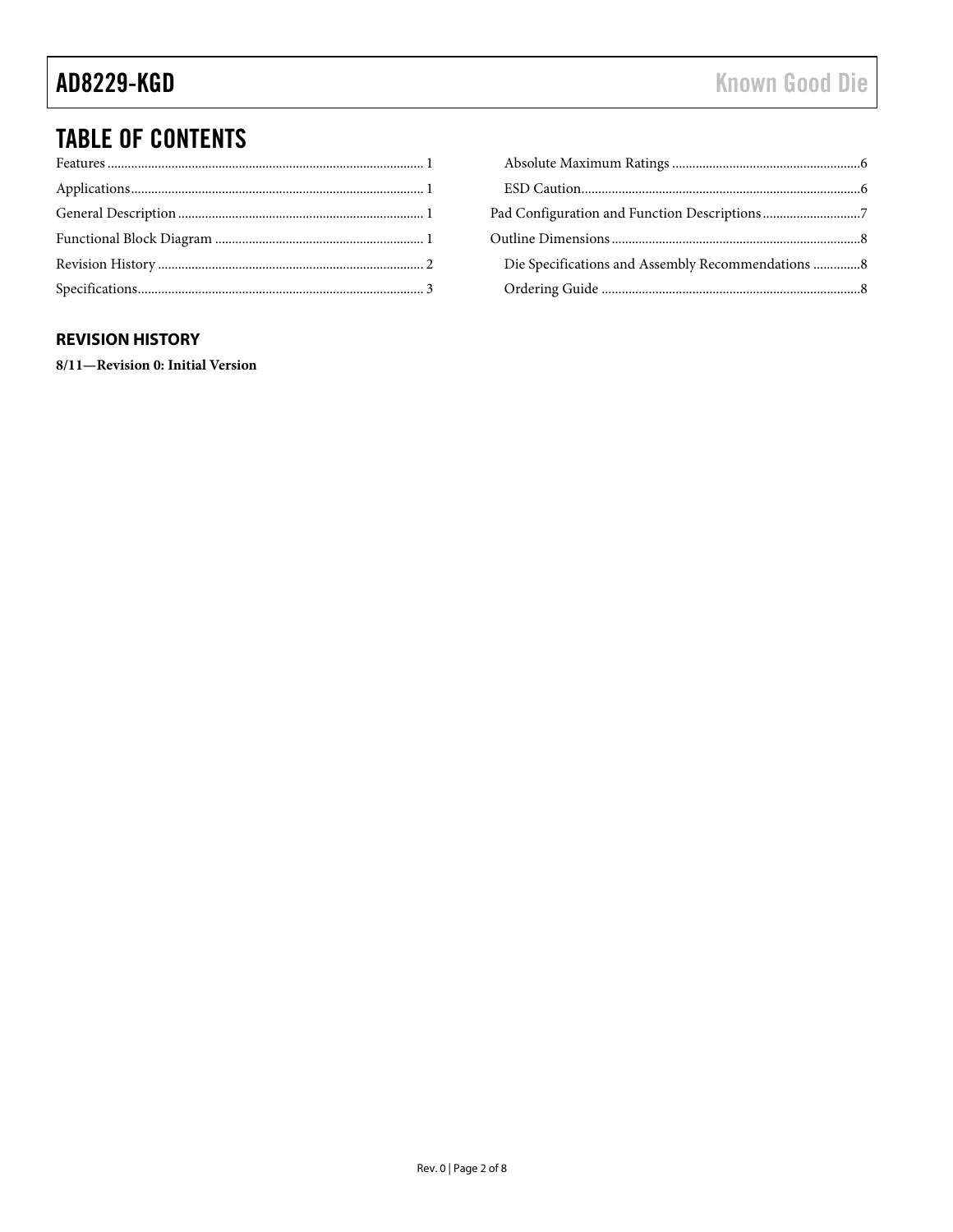# <span id="page-2-0"></span>**SPECIFICATIONS**

+V<sub>S</sub> = 15 V,  $-V$ <sub>S</sub> = −15 V, V<sub>REF</sub> = 0 V, T<sub>A</sub> = 25°C, G = 1, R<sub>L</sub> = 10 kΩ, unless otherwise noted.

## **Table 1.**

| <b>Parameter</b>                                       | <b>Test Conditions/Comments</b>            | Min | <b>Typ</b>     | <b>Max</b>   | Unit           |
|--------------------------------------------------------|--------------------------------------------|-----|----------------|--------------|----------------|
| COMMON-MODE REJECTION RATIO (CMRR)                     |                                            |     |                |              |                |
| CMRR DC to 60 Hz with<br>1 k $\Omega$ Source Imbalance | $V_{CM} = \pm 10 V$                        |     |                |              |                |
| $G = 1$                                                |                                            | 86  |                |              | dB             |
| Temperature Drift                                      | $T_A = -40^{\circ}C$ to $+210^{\circ}C$    |     |                | 300          | nV/V/°C        |
| $G = 10$                                               |                                            | 106 |                |              | dB             |
| Temperature Drift                                      | $T_A = -40^{\circ}$ C to +210 $^{\circ}$ C |     |                | 30           | nV/V/°C        |
| $G = 100$                                              |                                            | 126 |                |              | dB             |
| Temperature Drift                                      | $T_A = -40^{\circ}$ C to +210 $^{\circ}$ C |     |                | 3            | nV/V/°C        |
| $G = 1000$                                             | $T_A = -40^{\circ}C$ to $+210^{\circ}C$    | 134 |                |              | dB             |
| CMRR at 5 kHz                                          | $V_{CM} = \pm 10 V$                        |     |                |              |                |
| $G = 1$                                                |                                            | 80  |                |              | dB             |
| $G = 10$                                               |                                            | 90  |                |              | dB             |
| $G = 100$                                              |                                            | 90  |                |              | dB             |
| $G = 1000$                                             |                                            | 90  |                |              | dB             |
| <b>VOLTAGE NOISE</b>                                   | $V_{IN} + V_{IN} - 0V$                     |     |                |              |                |
| Spectral Density <sup>1</sup> : 1 kHz                  |                                            |     |                |              |                |
| Input Voltage Noise, e <sub>ni</sub>                   |                                            |     | $\mathbf{1}$   | 1.1          | $nV/\sqrt{Hz}$ |
| Output Voltage Noise, e <sub>no</sub>                  |                                            |     | 45             | 50           | $nV/\sqrt{Hz}$ |
| Peak to Peak: 0.1 Hz to 10 Hz                          |                                            |     |                |              |                |
| $G = 1$                                                |                                            |     | $\overline{2}$ |              | µV p-p         |
| $G = 1000$                                             |                                            |     | 100            |              | nV p-p         |
| <b>CURRENT NOISE</b>                                   |                                            |     |                |              |                |
| Spectral Density: 1 kHz                                |                                            |     | 1.5            |              | pA/√Hz         |
| Peak to Peak: 0.1 Hz to 10 Hz                          |                                            |     | 100            |              | pA p-p         |
| <b>VOLTAGE OFFSET</b>                                  | $V_{OS} = V_{OS1} + V_{OSO}/G$             |     |                |              |                |
| Input Offset, V <sub>OSI</sub>                         |                                            |     |                | 100          | μV             |
| Average TC                                             | $-40^{\circ}$ C to +210 $^{\circ}$ C       |     | 0.1            | $\mathbf{1}$ | µV/°C          |
| Output Offset, V <sub>oso</sub>                        |                                            |     |                | 1000         | μV             |
| Average TC                                             | $-40^{\circ}$ C to +210 $^{\circ}$ C       |     | 3              | 10           | µV/°C          |
| Offset RTI vs. Supply (PSR)                            | $V_s = \pm 5$ V to $\pm 15$ V              |     |                |              |                |
| $G = 1$                                                | $-40^{\circ}$ C to +210 $^{\circ}$ C       | 86  |                |              | dB             |
| $G = 10$                                               | $-40^{\circ}$ C to +210 $^{\circ}$ C       | 106 |                |              | dB             |
| $G = 100$                                              | $-40^{\circ}$ C to +210 $^{\circ}$ C       | 126 |                |              | dB             |
| $G = 1000$                                             | $-40^{\circ}$ C to +210 $^{\circ}$ C       | 130 |                |              | dB             |
| <b>INPUT CURRENT</b>                                   |                                            |     |                |              |                |
| <b>Input Bias Current</b>                              |                                            |     |                | 70           | nA             |
| High Temperature                                       | $T_A = 210^{\circ}C$                       |     |                | 200          | nA             |
| Input Offset Current                                   |                                            |     |                | 35           | nA             |
| High Temperature                                       | $T_A = 210^{\circ}C$                       |     |                | 50           | nA             |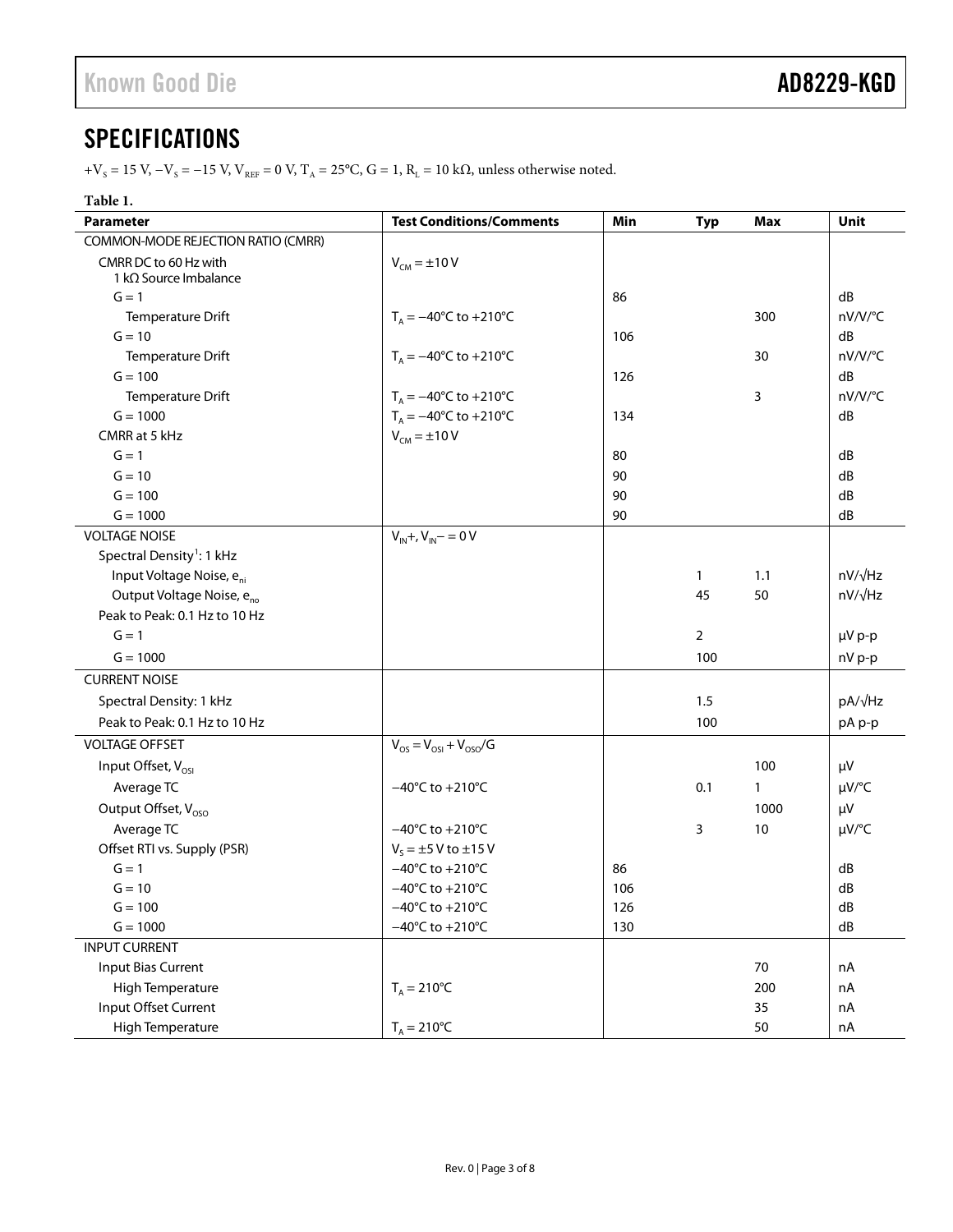| <b>DYNAMIC RESPONSE</b><br>Small Signal Bandwidth - 3 dB<br>$G = 1$<br><b>MHz</b><br>15<br>$G = 10$<br>$\overline{4}$<br><b>MHz</b><br>$G = 100$<br>1.2<br><b>MHz</b><br>$G = 1000$<br>MHz<br>0.15<br>Settling Time 0.01%<br>10 V step<br>$G = 1$<br>0.75<br>$\mu$ s<br>$G = 10$<br>0.65<br>$\mu$ s<br>$G = 100$<br>0.85<br>$\mu$ s<br>$G = 1000$<br>5<br>$\mu$ s<br>Settling Time 0.001%<br>10 V step<br>$G = 1$<br>0.9<br>$\mu$ s<br>$G = 10$<br>0.9<br>$\mu$ s<br>$G = 100$<br>1.2<br>$\mu$ s<br>$G = 1000$<br>$\overline{7}$<br>$\mu$ s<br>Slew Rate<br>22<br>$V/\mu s$<br>$G = 1$ to 100<br>GAIN <sup>2</sup><br>$G = 1 + (6 k\Omega/R_G)$<br>Gain Range<br>1000<br>V/V<br>$\mathbf{1}$<br><b>Gain Error</b><br>$V_{OUT} = \pm 10 V$<br>$G = 1$<br>0.01<br>0.03<br>$\%$<br>$G = 10$<br>0.3<br>$\%$<br>0.05<br>$G = 100$<br>$\%$<br>0.05<br>0.3<br>$G = 1000$<br>$\frac{0}{0}$<br>0.1<br>0.3<br><b>Gain Nonlinearity</b><br>$V_{OUT} = -10V$ to +10V<br>$G = 1$ to 1000<br>$R_L = 10 k\Omega$<br>2<br>ppm<br>Gain vs. Temperature<br>5<br>$G = 1$<br>$-40^{\circ}$ C to +210 $^{\circ}$ C<br>$\overline{2}$<br>ppm/°C<br>G > 10<br>$-40^{\circ}$ C to +210 $^{\circ}$ C<br>$-100$<br>ppm/°C<br><b>INPUT</b><br>Impedance (Pin to Ground) <sup>3</sup><br>$G\Omega$   pF<br>$1.5$   3<br>V<br>Input Operating Voltage Range <sup>4</sup><br>$V_s = \pm 5$ V to $\pm 18$ V<br>$-Vs + 2.8$<br>$+V_s - 2.5$<br>for dual supplies<br>${\sf V}$<br>$-40^{\circ}$ C to +210 $^{\circ}$ C<br>Over Temperature<br>$-V_s + 2.8$<br>$+V_s - 2.5$<br><b>OUTPUT</b><br><b>Output Swing</b><br>$R_{L} = 2 k\Omega$<br>$-V_s + 1.9$<br>${\sf V}$<br>$+Vs - 1.5$ | <b>Parameter</b> | <b>Test Conditions/Comments</b> | Min | <b>Typ</b> | Max | Unit |
|------------------------------------------------------------------------------------------------------------------------------------------------------------------------------------------------------------------------------------------------------------------------------------------------------------------------------------------------------------------------------------------------------------------------------------------------------------------------------------------------------------------------------------------------------------------------------------------------------------------------------------------------------------------------------------------------------------------------------------------------------------------------------------------------------------------------------------------------------------------------------------------------------------------------------------------------------------------------------------------------------------------------------------------------------------------------------------------------------------------------------------------------------------------------------------------------------------------------------------------------------------------------------------------------------------------------------------------------------------------------------------------------------------------------------------------------------------------------------------------------------------------------------------------------------------------------------------------------------------------------------------------------------|------------------|---------------------------------|-----|------------|-----|------|
|                                                                                                                                                                                                                                                                                                                                                                                                                                                                                                                                                                                                                                                                                                                                                                                                                                                                                                                                                                                                                                                                                                                                                                                                                                                                                                                                                                                                                                                                                                                                                                                                                                                      |                  |                                 |     |            |     |      |
|                                                                                                                                                                                                                                                                                                                                                                                                                                                                                                                                                                                                                                                                                                                                                                                                                                                                                                                                                                                                                                                                                                                                                                                                                                                                                                                                                                                                                                                                                                                                                                                                                                                      |                  |                                 |     |            |     |      |
|                                                                                                                                                                                                                                                                                                                                                                                                                                                                                                                                                                                                                                                                                                                                                                                                                                                                                                                                                                                                                                                                                                                                                                                                                                                                                                                                                                                                                                                                                                                                                                                                                                                      |                  |                                 |     |            |     |      |
|                                                                                                                                                                                                                                                                                                                                                                                                                                                                                                                                                                                                                                                                                                                                                                                                                                                                                                                                                                                                                                                                                                                                                                                                                                                                                                                                                                                                                                                                                                                                                                                                                                                      |                  |                                 |     |            |     |      |
|                                                                                                                                                                                                                                                                                                                                                                                                                                                                                                                                                                                                                                                                                                                                                                                                                                                                                                                                                                                                                                                                                                                                                                                                                                                                                                                                                                                                                                                                                                                                                                                                                                                      |                  |                                 |     |            |     |      |
|                                                                                                                                                                                                                                                                                                                                                                                                                                                                                                                                                                                                                                                                                                                                                                                                                                                                                                                                                                                                                                                                                                                                                                                                                                                                                                                                                                                                                                                                                                                                                                                                                                                      |                  |                                 |     |            |     |      |
|                                                                                                                                                                                                                                                                                                                                                                                                                                                                                                                                                                                                                                                                                                                                                                                                                                                                                                                                                                                                                                                                                                                                                                                                                                                                                                                                                                                                                                                                                                                                                                                                                                                      |                  |                                 |     |            |     |      |
|                                                                                                                                                                                                                                                                                                                                                                                                                                                                                                                                                                                                                                                                                                                                                                                                                                                                                                                                                                                                                                                                                                                                                                                                                                                                                                                                                                                                                                                                                                                                                                                                                                                      |                  |                                 |     |            |     |      |
|                                                                                                                                                                                                                                                                                                                                                                                                                                                                                                                                                                                                                                                                                                                                                                                                                                                                                                                                                                                                                                                                                                                                                                                                                                                                                                                                                                                                                                                                                                                                                                                                                                                      |                  |                                 |     |            |     |      |
|                                                                                                                                                                                                                                                                                                                                                                                                                                                                                                                                                                                                                                                                                                                                                                                                                                                                                                                                                                                                                                                                                                                                                                                                                                                                                                                                                                                                                                                                                                                                                                                                                                                      |                  |                                 |     |            |     |      |
|                                                                                                                                                                                                                                                                                                                                                                                                                                                                                                                                                                                                                                                                                                                                                                                                                                                                                                                                                                                                                                                                                                                                                                                                                                                                                                                                                                                                                                                                                                                                                                                                                                                      |                  |                                 |     |            |     |      |
|                                                                                                                                                                                                                                                                                                                                                                                                                                                                                                                                                                                                                                                                                                                                                                                                                                                                                                                                                                                                                                                                                                                                                                                                                                                                                                                                                                                                                                                                                                                                                                                                                                                      |                  |                                 |     |            |     |      |
|                                                                                                                                                                                                                                                                                                                                                                                                                                                                                                                                                                                                                                                                                                                                                                                                                                                                                                                                                                                                                                                                                                                                                                                                                                                                                                                                                                                                                                                                                                                                                                                                                                                      |                  |                                 |     |            |     |      |
|                                                                                                                                                                                                                                                                                                                                                                                                                                                                                                                                                                                                                                                                                                                                                                                                                                                                                                                                                                                                                                                                                                                                                                                                                                                                                                                                                                                                                                                                                                                                                                                                                                                      |                  |                                 |     |            |     |      |
|                                                                                                                                                                                                                                                                                                                                                                                                                                                                                                                                                                                                                                                                                                                                                                                                                                                                                                                                                                                                                                                                                                                                                                                                                                                                                                                                                                                                                                                                                                                                                                                                                                                      |                  |                                 |     |            |     |      |
|                                                                                                                                                                                                                                                                                                                                                                                                                                                                                                                                                                                                                                                                                                                                                                                                                                                                                                                                                                                                                                                                                                                                                                                                                                                                                                                                                                                                                                                                                                                                                                                                                                                      |                  |                                 |     |            |     |      |
|                                                                                                                                                                                                                                                                                                                                                                                                                                                                                                                                                                                                                                                                                                                                                                                                                                                                                                                                                                                                                                                                                                                                                                                                                                                                                                                                                                                                                                                                                                                                                                                                                                                      |                  |                                 |     |            |     |      |
|                                                                                                                                                                                                                                                                                                                                                                                                                                                                                                                                                                                                                                                                                                                                                                                                                                                                                                                                                                                                                                                                                                                                                                                                                                                                                                                                                                                                                                                                                                                                                                                                                                                      |                  |                                 |     |            |     |      |
|                                                                                                                                                                                                                                                                                                                                                                                                                                                                                                                                                                                                                                                                                                                                                                                                                                                                                                                                                                                                                                                                                                                                                                                                                                                                                                                                                                                                                                                                                                                                                                                                                                                      |                  |                                 |     |            |     |      |
|                                                                                                                                                                                                                                                                                                                                                                                                                                                                                                                                                                                                                                                                                                                                                                                                                                                                                                                                                                                                                                                                                                                                                                                                                                                                                                                                                                                                                                                                                                                                                                                                                                                      |                  |                                 |     |            |     |      |
|                                                                                                                                                                                                                                                                                                                                                                                                                                                                                                                                                                                                                                                                                                                                                                                                                                                                                                                                                                                                                                                                                                                                                                                                                                                                                                                                                                                                                                                                                                                                                                                                                                                      |                  |                                 |     |            |     |      |
|                                                                                                                                                                                                                                                                                                                                                                                                                                                                                                                                                                                                                                                                                                                                                                                                                                                                                                                                                                                                                                                                                                                                                                                                                                                                                                                                                                                                                                                                                                                                                                                                                                                      |                  |                                 |     |            |     |      |
|                                                                                                                                                                                                                                                                                                                                                                                                                                                                                                                                                                                                                                                                                                                                                                                                                                                                                                                                                                                                                                                                                                                                                                                                                                                                                                                                                                                                                                                                                                                                                                                                                                                      |                  |                                 |     |            |     |      |
|                                                                                                                                                                                                                                                                                                                                                                                                                                                                                                                                                                                                                                                                                                                                                                                                                                                                                                                                                                                                                                                                                                                                                                                                                                                                                                                                                                                                                                                                                                                                                                                                                                                      |                  |                                 |     |            |     |      |
|                                                                                                                                                                                                                                                                                                                                                                                                                                                                                                                                                                                                                                                                                                                                                                                                                                                                                                                                                                                                                                                                                                                                                                                                                                                                                                                                                                                                                                                                                                                                                                                                                                                      |                  |                                 |     |            |     |      |
|                                                                                                                                                                                                                                                                                                                                                                                                                                                                                                                                                                                                                                                                                                                                                                                                                                                                                                                                                                                                                                                                                                                                                                                                                                                                                                                                                                                                                                                                                                                                                                                                                                                      |                  |                                 |     |            |     |      |
|                                                                                                                                                                                                                                                                                                                                                                                                                                                                                                                                                                                                                                                                                                                                                                                                                                                                                                                                                                                                                                                                                                                                                                                                                                                                                                                                                                                                                                                                                                                                                                                                                                                      |                  |                                 |     |            |     |      |
|                                                                                                                                                                                                                                                                                                                                                                                                                                                                                                                                                                                                                                                                                                                                                                                                                                                                                                                                                                                                                                                                                                                                                                                                                                                                                                                                                                                                                                                                                                                                                                                                                                                      |                  |                                 |     |            |     |      |
|                                                                                                                                                                                                                                                                                                                                                                                                                                                                                                                                                                                                                                                                                                                                                                                                                                                                                                                                                                                                                                                                                                                                                                                                                                                                                                                                                                                                                                                                                                                                                                                                                                                      |                  |                                 |     |            |     |      |
|                                                                                                                                                                                                                                                                                                                                                                                                                                                                                                                                                                                                                                                                                                                                                                                                                                                                                                                                                                                                                                                                                                                                                                                                                                                                                                                                                                                                                                                                                                                                                                                                                                                      |                  |                                 |     |            |     |      |
|                                                                                                                                                                                                                                                                                                                                                                                                                                                                                                                                                                                                                                                                                                                                                                                                                                                                                                                                                                                                                                                                                                                                                                                                                                                                                                                                                                                                                                                                                                                                                                                                                                                      |                  |                                 |     |            |     |      |
|                                                                                                                                                                                                                                                                                                                                                                                                                                                                                                                                                                                                                                                                                                                                                                                                                                                                                                                                                                                                                                                                                                                                                                                                                                                                                                                                                                                                                                                                                                                                                                                                                                                      |                  |                                 |     |            |     |      |
|                                                                                                                                                                                                                                                                                                                                                                                                                                                                                                                                                                                                                                                                                                                                                                                                                                                                                                                                                                                                                                                                                                                                                                                                                                                                                                                                                                                                                                                                                                                                                                                                                                                      |                  |                                 |     |            |     |      |
|                                                                                                                                                                                                                                                                                                                                                                                                                                                                                                                                                                                                                                                                                                                                                                                                                                                                                                                                                                                                                                                                                                                                                                                                                                                                                                                                                                                                                                                                                                                                                                                                                                                      |                  |                                 |     |            |     |      |
|                                                                                                                                                                                                                                                                                                                                                                                                                                                                                                                                                                                                                                                                                                                                                                                                                                                                                                                                                                                                                                                                                                                                                                                                                                                                                                                                                                                                                                                                                                                                                                                                                                                      |                  |                                 |     |            |     |      |
|                                                                                                                                                                                                                                                                                                                                                                                                                                                                                                                                                                                                                                                                                                                                                                                                                                                                                                                                                                                                                                                                                                                                                                                                                                                                                                                                                                                                                                                                                                                                                                                                                                                      |                  |                                 |     |            |     |      |
|                                                                                                                                                                                                                                                                                                                                                                                                                                                                                                                                                                                                                                                                                                                                                                                                                                                                                                                                                                                                                                                                                                                                                                                                                                                                                                                                                                                                                                                                                                                                                                                                                                                      |                  |                                 |     |            |     |      |
|                                                                                                                                                                                                                                                                                                                                                                                                                                                                                                                                                                                                                                                                                                                                                                                                                                                                                                                                                                                                                                                                                                                                                                                                                                                                                                                                                                                                                                                                                                                                                                                                                                                      |                  |                                 |     |            |     |      |
| $\mathsf{V}$<br>High Temperature<br>$T_A = 210^{\circ}C$<br>$-V_5 + 1.1$<br>$+Vs - 1.1$                                                                                                                                                                                                                                                                                                                                                                                                                                                                                                                                                                                                                                                                                                                                                                                                                                                                                                                                                                                                                                                                                                                                                                                                                                                                                                                                                                                                                                                                                                                                                              |                  |                                 |     |            |     |      |
| $R_{I} = 10 k\Omega$<br>$-V_5 + 1.8$<br><b>Output Swing</b><br>$+Vs - 1.2$<br>$\mathsf{V}$                                                                                                                                                                                                                                                                                                                                                                                                                                                                                                                                                                                                                                                                                                                                                                                                                                                                                                                                                                                                                                                                                                                                                                                                                                                                                                                                                                                                                                                                                                                                                           |                  |                                 |     |            |     |      |
| $T_A = 210^{\circ}C$<br>High Temperature<br>$-V_s + 1.1$<br>$\mathsf{V}$<br>$+Vs - 1.1$                                                                                                                                                                                                                                                                                                                                                                                                                                                                                                                                                                                                                                                                                                                                                                                                                                                                                                                                                                                                                                                                                                                                                                                                                                                                                                                                                                                                                                                                                                                                                              |                  |                                 |     |            |     |      |
| <b>Short-Circuit Current</b><br>35<br>mA                                                                                                                                                                                                                                                                                                                                                                                                                                                                                                                                                                                                                                                                                                                                                                                                                                                                                                                                                                                                                                                                                                                                                                                                                                                                                                                                                                                                                                                                                                                                                                                                             |                  |                                 |     |            |     |      |
| REFERENCE INPUT                                                                                                                                                                                                                                                                                                                                                                                                                                                                                                                                                                                                                                                                                                                                                                                                                                                                                                                                                                                                                                                                                                                                                                                                                                                                                                                                                                                                                                                                                                                                                                                                                                      |                  |                                 |     |            |     |      |
| 10<br>$k\Omega$<br>$R_{IN}$                                                                                                                                                                                                                                                                                                                                                                                                                                                                                                                                                                                                                                                                                                                                                                                                                                                                                                                                                                                                                                                                                                                                                                                                                                                                                                                                                                                                                                                                                                                                                                                                                          |                  |                                 |     |            |     |      |
| $V_{IN} + V_{IN} - 0V$<br>70<br>μA<br>$I_{IN}$                                                                                                                                                                                                                                                                                                                                                                                                                                                                                                                                                                                                                                                                                                                                                                                                                                                                                                                                                                                                                                                                                                                                                                                                                                                                                                                                                                                                                                                                                                                                                                                                       |                  |                                 |     |            |     |      |
| ${\sf V}$<br>Voltage Range<br>$-VS$<br>$+V_s$                                                                                                                                                                                                                                                                                                                                                                                                                                                                                                                                                                                                                                                                                                                                                                                                                                                                                                                                                                                                                                                                                                                                                                                                                                                                                                                                                                                                                                                                                                                                                                                                        |                  |                                 |     |            |     |      |
| Reference Gain to Output<br>V/V<br>$\mathbf{1}$                                                                                                                                                                                                                                                                                                                                                                                                                                                                                                                                                                                                                                                                                                                                                                                                                                                                                                                                                                                                                                                                                                                                                                                                                                                                                                                                                                                                                                                                                                                                                                                                      |                  |                                 |     |            |     |      |
| Reference Gain Error<br>0.01<br>$\%$                                                                                                                                                                                                                                                                                                                                                                                                                                                                                                                                                                                                                                                                                                                                                                                                                                                                                                                                                                                                                                                                                                                                                                                                                                                                                                                                                                                                                                                                                                                                                                                                                 |                  |                                 |     |            |     |      |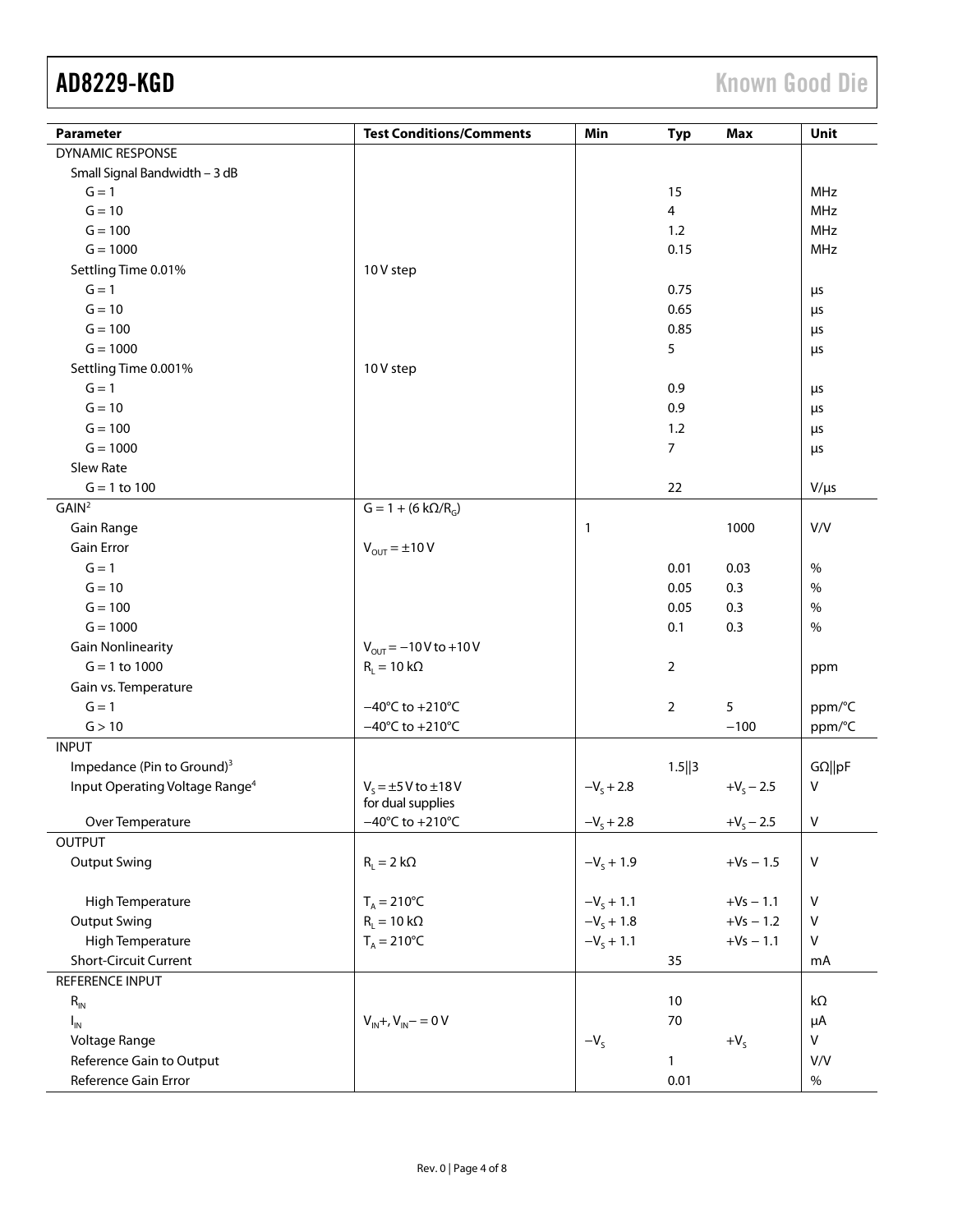# <span id="page-4-0"></span>Known Good Die **AD8229-KGD**

| <b>Parameter</b>                       | <b>Test Conditions/Comments</b> | Min   | Тур | Max    | Unit   |
|----------------------------------------|---------------------------------|-------|-----|--------|--------|
| <b>POWER SUPPLY</b>                    |                                 |       |     |        |        |
| <b>Operating Range</b>                 |                                 | ±4    |     | ±17    | v      |
| <b>Quiescent Current</b>               |                                 |       | 6.7 |        | mA     |
| High Temperature                       | $T_0 = 210^{\circ}C$            |       |     | 12     | mA     |
| <b>TEMPERATURE RANGE</b>               |                                 |       |     |        |        |
| For Specified Performance <sup>5</sup> |                                 | $-40$ |     | $+210$ | $\sim$ |

<sup>1</sup> Total Voltage No[i](http://www.analog.com/AD8229-KGD)se = √(e<sub>m</sub><sup>2</sup> + (e<sub>no</sub>/G)<sup>2</sup>)+ e<sub>nc</sub><sup>2</sup>).<br><sup>2</sup> These specifications do not include the tolerance of the external gain setting resistor, R<sub>c</sub>. For G>1, R<sub>G</sub> errors should be added to the specifications exceeded.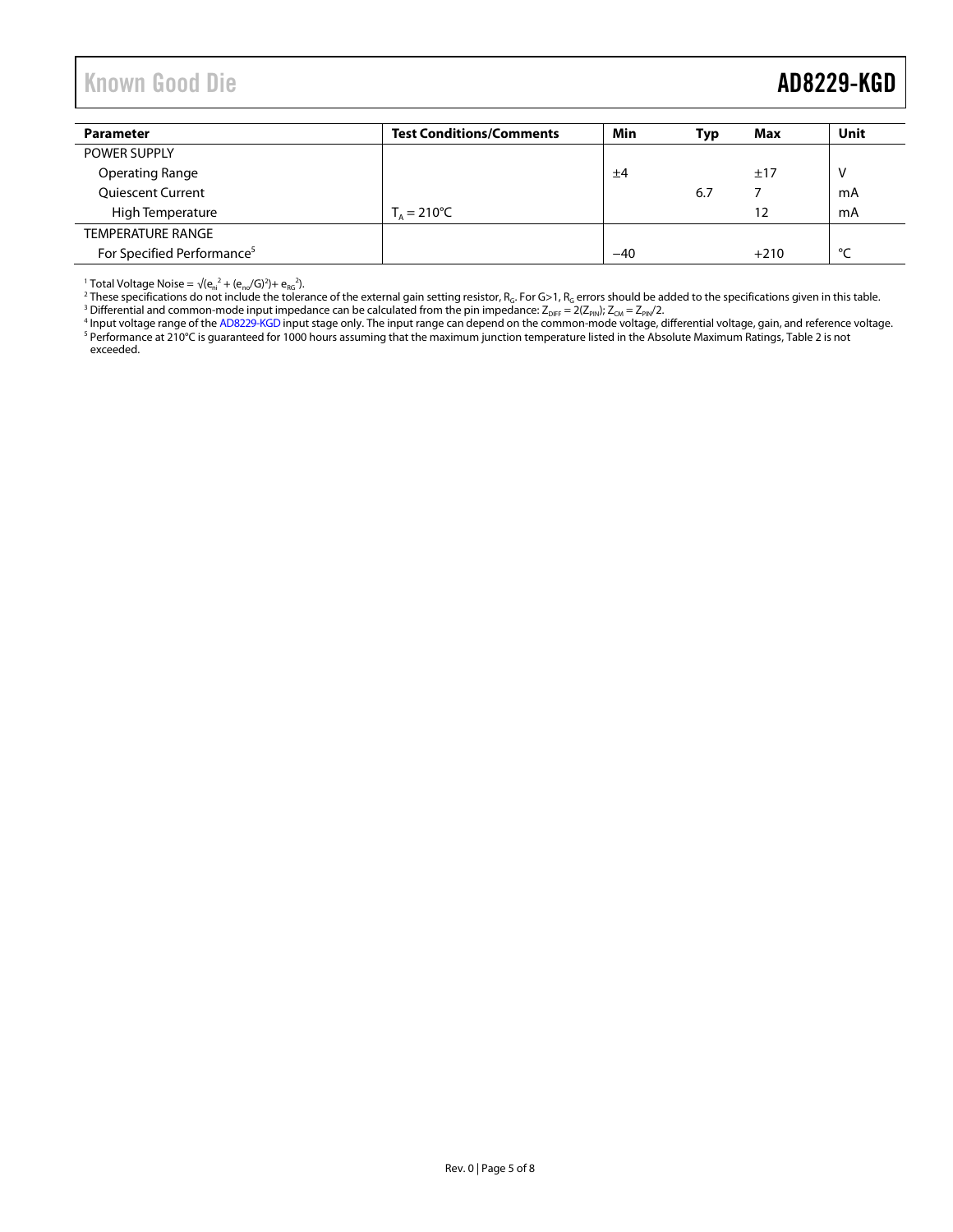## <span id="page-5-0"></span>**ABSOLUTE MAXIMUM RATINGS**

### <span id="page-5-2"></span>**Table 2.**

| <b>Parameter</b>                             | Rating                               |
|----------------------------------------------|--------------------------------------|
| Supply Voltage                               | ±17V                                 |
| <b>Output Short-Circuit Current Duration</b> | Indefinite                           |
| Maximum Voltage at $-IN$ , $+IN^1$           | $\pm V_c$                            |
| Differential Input Voltage <sup>1</sup>      |                                      |
| Gain $<$ 4                                   | $\pm V_{S}$                          |
| $4 >$ Gain $> 50$                            | $\pm 50$ V/gain                      |
| Gain $>$ 50                                  | $+1V$                                |
| Maximum Voltage at REF                       | $\pm V_c$                            |
| Storage Temperature Range                    | $-65^{\circ}$ C to +150 $^{\circ}$ C |
| Specified Temperature Range                  | $-40^{\circ}$ C to $+210^{\circ}$ C  |
| <b>Maximum Junction Temperature</b>          | $245^{\circ}$ C                      |

<sup>1</sup> For voltages beyond these limits, use input protection resistors.

Stresses above those listed under Absolute Maximum Ratings may cause permanent damage to the device. This is a stress rating only; functional operation of the device at these or any other conditions above those indicated in the operational section of this specification is not implied. Exposure to absolute maximum rating conditions for extended periods may affect device reliability.

## <span id="page-5-1"></span>**ESD CAUTION**



ESD (electrostatic discharge) sensitive device. Charged devices and circuit boards can discharge without detection. Although this product features patented or proprietary protection circuitry, damage may occur on devices subjected to high energy ESD. Therefore, proper ESD precautions should be taken to avoid performance degradation or loss of functionality.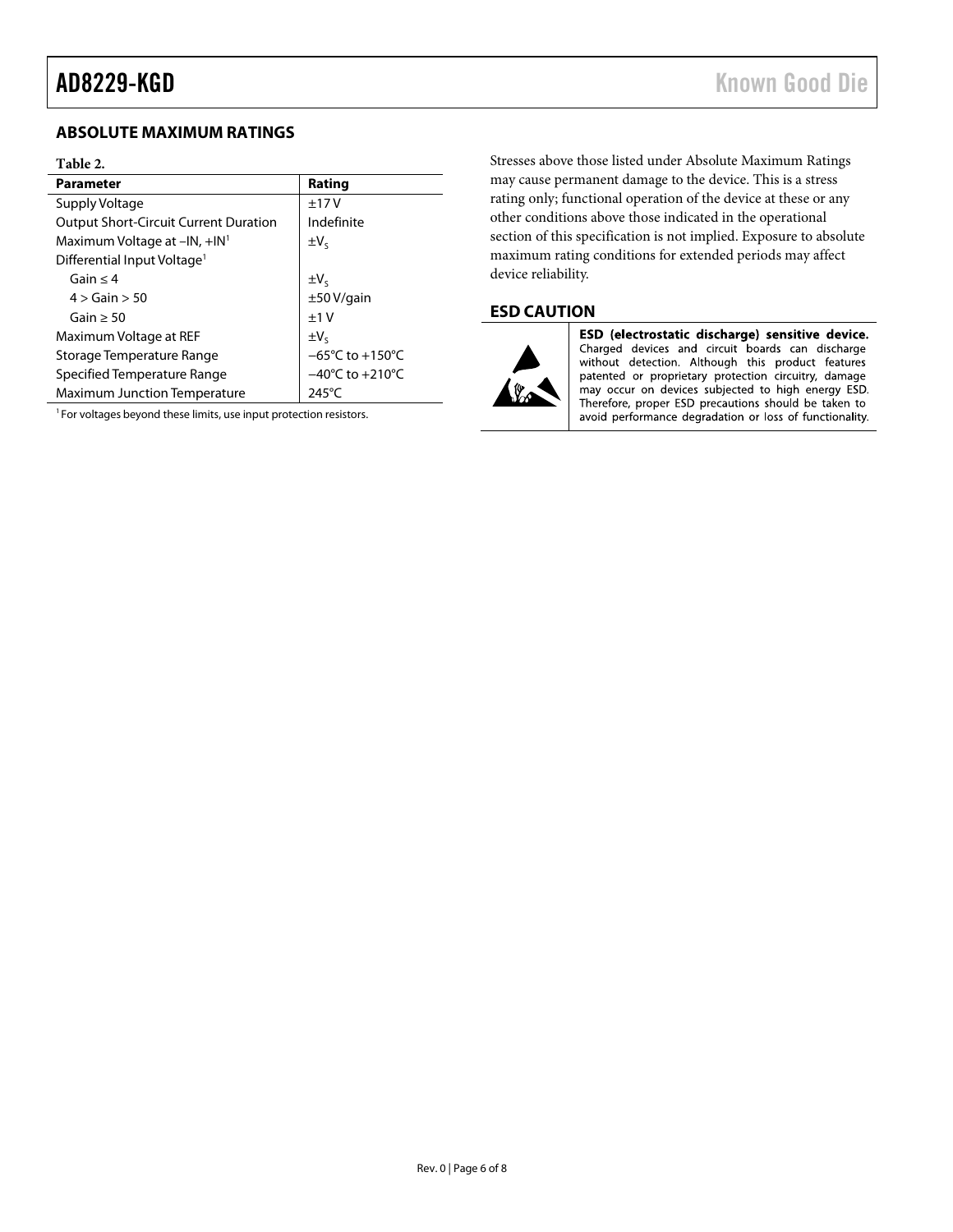# <span id="page-6-0"></span>PAD CONFIGURATION AND FUNCTION DESCRIPTIONS



*Figure 3. Pad Configuration*

### **Table 3. Pad Function Descriptions<sup>1</sup>**

| Pad No. | $X-Axis (µm)$ | Y-Axis (µm) | <b>Mnemonic</b>             | Pad Type | <b>Description</b>         |
|---------|---------------|-------------|-----------------------------|----------|----------------------------|
|         | $-661$        | $+665$      | $-IN$                       | Single   | Negative Input Pad.        |
|         | $-661$        | $+525$      | $R_G$                       | Single   | Gain Setting Pad.          |
|         | $-661$        | $+331$      | $R_G$                       | Double   | Gain Setting Pad.          |
| 4       | $-661$        | $+83$       | $R_G$                       | Double   | Gain Setting Pad.          |
| 5       | $-661$        | $-111$      | $R_G$                       | Single   | Gain Setting Pad.          |
| 6       | $-661$        | $-251$      | $+$ IN                      | Single   | Positive Input Pad.        |
|         | $+682$        | $-1231$     | $-V_{S}$                    | Single   | Negative Power Supply Pad. |
| 8       | $+538$        | $-839$      | <b>REF</b>                  | Double   | Reference Voltage Pad.     |
| 9       | $+626$        | $+337$      | $\mathsf{V}_{\mathsf{OUT}}$ | Single   | Output Pad.                |
| 10      | $+717$        | $+979$      | $+V_s$                      | Single   | Positive Power Supply Pad. |

<sup>1</sup> To minimize gain errors introduced by the bond wires, use Kelvin connections between the chip and the gain resistor, RG, by connecting Pad 2 and Pad 3 in parallel to one end of RG, and connecting Pad 4 and Pad 5 in parallel to the other end of RG. For unity-gain applications where RG is not required, Pad 2 and Pad 3 must be bonded together as do Pad 4 and Pad 5.